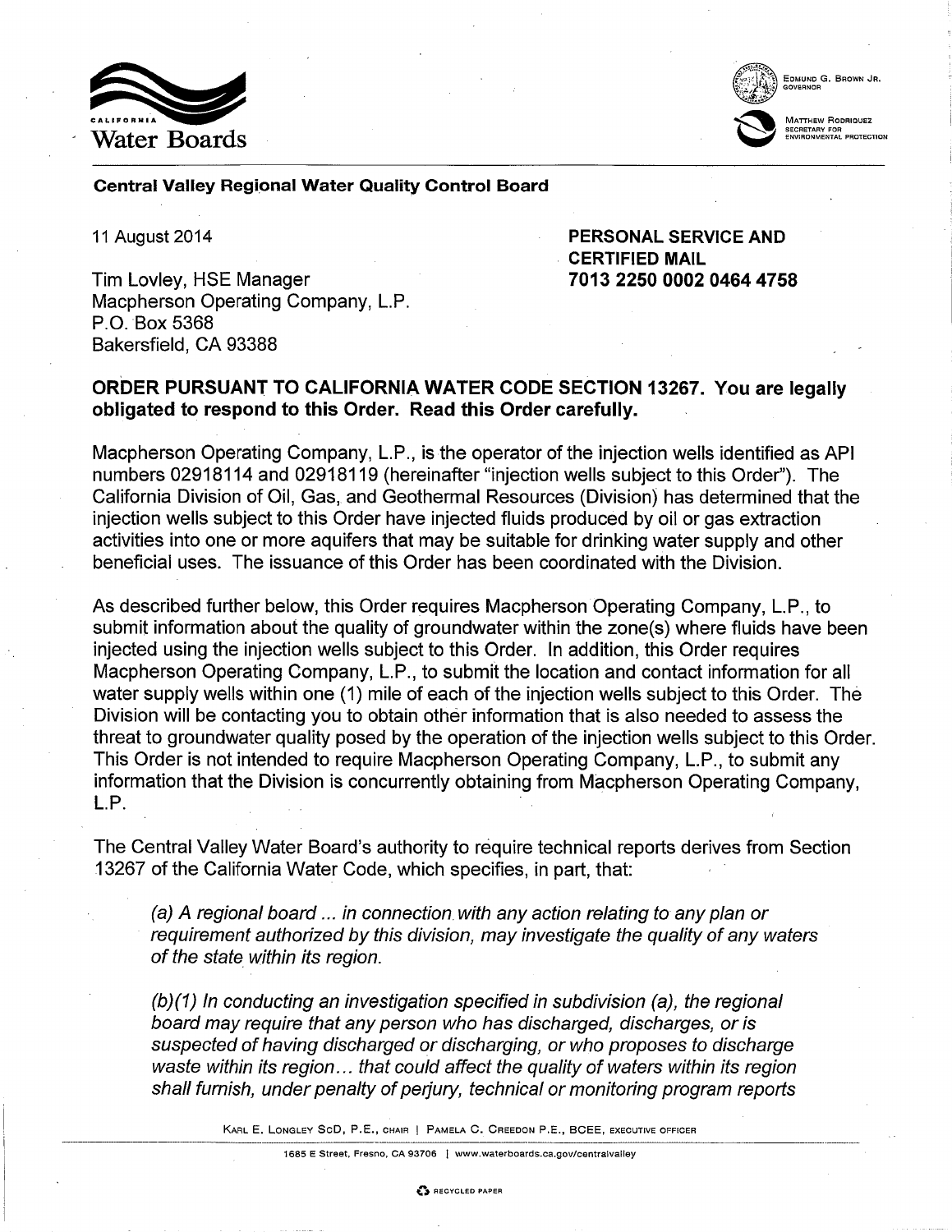which the regional board requires. The burden, including costs, of these reports shall bear a reasonable relationship to the need for the report and the benefits to be obtained from the reports. In requiring those reports, the regional board shall provide the person with a written explanation with regard to the need for the reports, and shall identify the evidence that supports requiring that person to provide the reports.

The Central Valley Water Board is concerned about the potential threat to human health and potential impacts to water quality posed by the discharge of waste associated with the injection of fluids into aquifers that may be suitable for drinking water supply and other beneficial uses. The technical information and reports required by this Order are necessary to assess the potential threat to human health and potential impacts to water quality. The need to understand the potential threat to human health and potential impacts to water quality justifies the need for the information and reports required by this Order. Based on the nature and possible consequences of the discharges of waste, the burden of providing the required information, including reporting costs, bears a reasonable relationship to the need for the report, and the benefits to be obtained. Macpherson Operating Company, L.P., is required to submit this information and reports because it is the operator of the injection wells subject to this Order.

## Under the authority of California Water Code section 13267, the Central Valley Water Board hereby orders Macpherson Operating Company, L.P., to:

1. By 18 August 2014, submit a work plan that adequately describes the procedures to collect a representative groundwater sample from the injection zone(s) for each of the injection wells subject to this Order. By 4 September 2014, submit a technical report with the analyses of each of the groundwater samples, in accordance with the water quality analysis and reporting requirements contained in Attachment A to this Order.

Note: If a representative sample cannot feasibly be collected from one or more of the injection zones for any of the injection wells subject to this Order within the required timeframe (e.g., due to constraints posed by the design of the injection well), then by 25 August 2014, submit a technical report demonstrating that collection of a representative sample from those injection zones is not feasible within the required timeframe, and proposing an alternative sampling procedure and expeditious time schedule for obtaining a representative sample of groundwater from those injection zones. Alternative sampling procedures and time schedules are subject to approval by the Assistant Executive Officer of the Central Valley Water Board.

- 2. By 4 September 2014, submit all previously-obtained analytical data for fluid samples collected from any injection zones within one (1) mile of each of the injection wells subject to this Order.
- 3. By 4 September 2014, submit a technical report containing the following: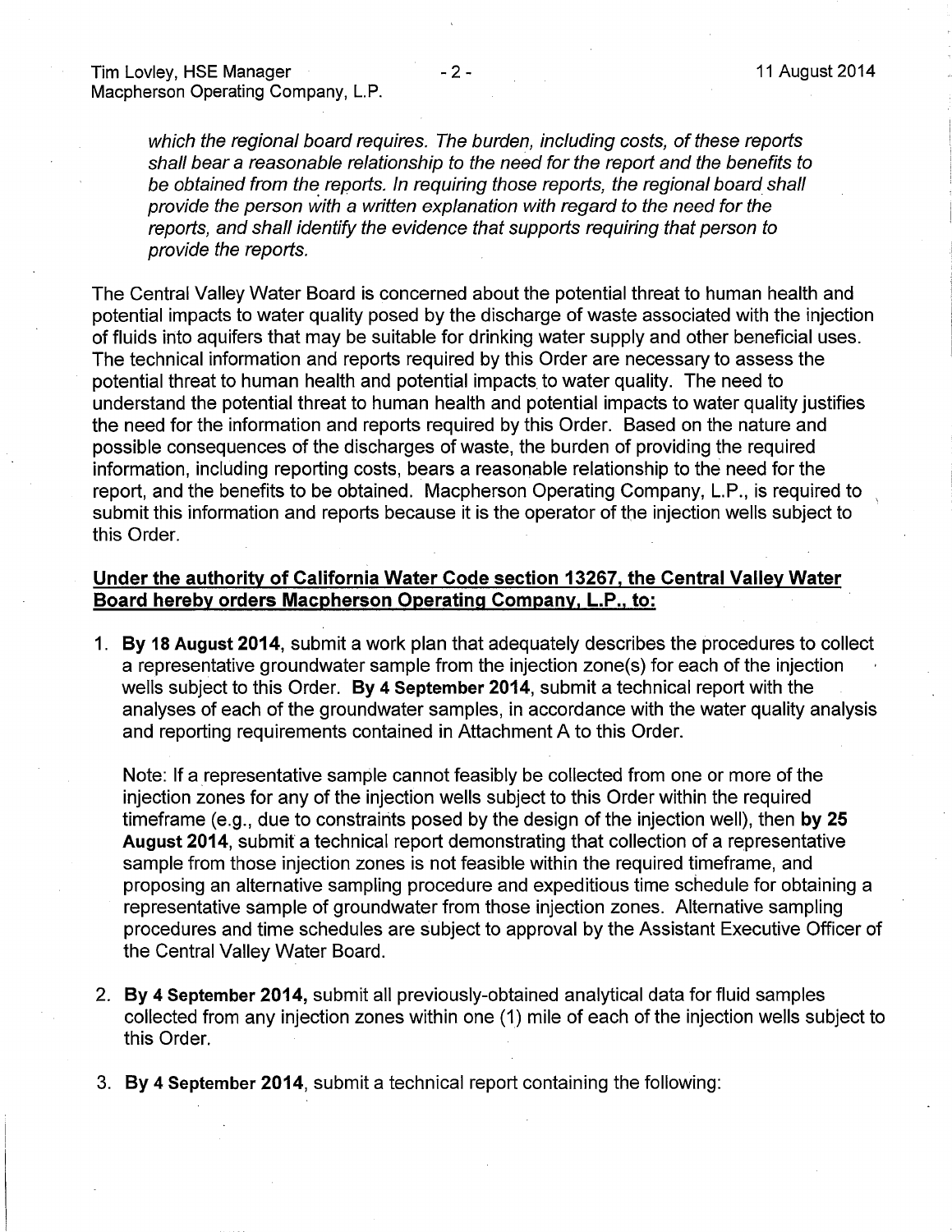- A. A list and location map of all water supply wells within one mile of each injection well subject to this Order.
- B. All available information for each identified water supply well, including the well owner name and contact information; type of well (i.e., domestic, irrigation, industrial, etc.); status (i.e., active, idle, etc.); well construction; borehole geophysical logs; and all analytical results for any water sample(s) collected from each water supply well. Notify Central Valley Water Board staff within 24 hours upon determination that any water supply well information cannot be obtained from the California Department of Water Resources because it is confidential.

Submissions pursuant to this Order must include the following statement signed by an authorized representative of Macpherson Operating Company, L.P.:

"I certify under penalty of law that I have personally examined and am familiar with the information submitted in this document and all attachments and that, based on my inquiry of those individuals immediately responsible for obtaining the information, I believe that the information is true, accurate, and complete. I am aware that there are significant penalties for submitting false information, including the possibility of fine and imprisonment."

The failure to furnish the required report, or the submission of a substantially incomplete report or false information, is a misdemeanor, and may result in additional enforcement actions, including issuance of an Administrative Civil Liability Complaint pursuant to California Water Code section 13268. Liability may be imposed pursuant to California Water Code section 13268 in an amount not to exceed one thousand dollars (\$1 ,000) for each day in which the violation occurs.

Any person aggrieved by this Order of the Central Valley Water Board may petition the State Water Resources Control Board (State Water Board) to review the action in accordance with California Water Code section 13320. The State Water Board must receive the petition by 5:00 p.m., within 30 days after the date of this Order, except that if the thirtieth day following the date of this Order falls on a Saturday, Sunday, or state holiday, the petition must be received by the State Water Board by 5:00 p.m. on the next business day. Copies of the law and regulations, and instructions applicable to filing petitions, may be found at http://www.waterboards.ca.gov/public notices/petitions/water guality/index.shtml, or will be provided upon request.

By 14 **August,** you must contact DaneS. Johnson of this office at (559} 445-5525 to discuss your proposed work plan and technical report.

All required technical information must be submitted to the attention of:

Dane S. Johnson Central Valley Water Board 1685 E Street Fresno, CA 93706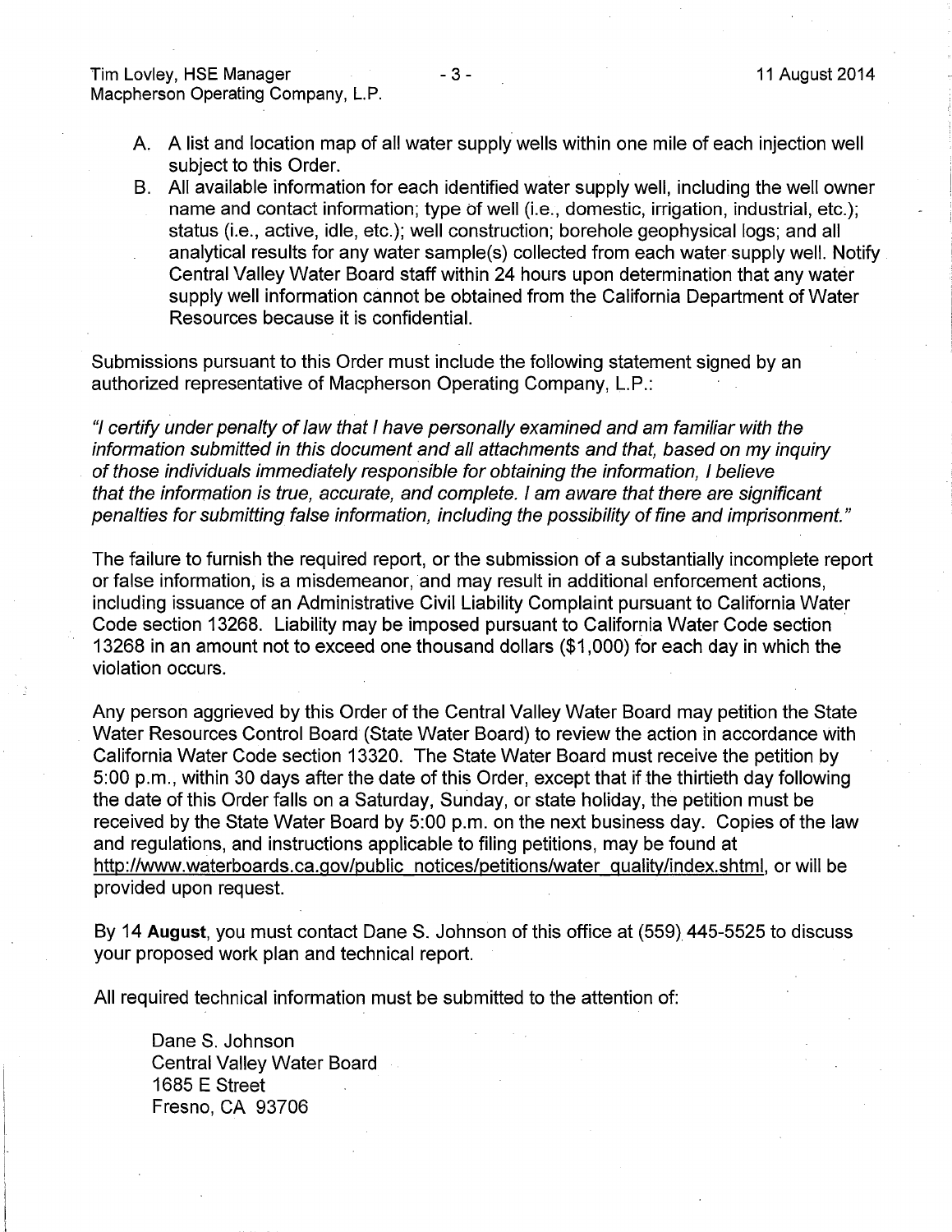Tim Lovley, HSE Manager Macpherson Operating Company, L.P.

In addition, all information is to be copied to the Division, to the attention of:

Steven R. Bohlen, State Oil and Gas Supervisor Department of Conservation, DOGGR 801 K Street Sacramento, CA 95814-3500

Based on the information submitted in the work plan and/or technical report, additional information or action may be required.

Be advised that sections 13260 and 13264 of the California Water Code require any person who proposes to discharge waste that could affect waters of the state to submit a Report of Waste Discharge for any new discharge or change in the character, volume, or location of an existing discharge. Fluids produced by oil or gas extraction activities that can no longer be disposed of in the injection wells subject to this Order cannot be discharged to land or waters of the state prior to the issuance of Waste Discharge Requirements, and cannot be discharged to waters of the United States prior to the issuance of an National Pollutant Discharge Elimination System (NPDES) Permit. Failure to comply with these requirements may constitute a misdemeanor under Water Code section 13265 or a felony under Water Code section 13387, and may also subject Macpherson Operating Company, L.P., to judicial or administrative civil liabilities. It is strongly recommended that you contact Central Valley Water Board staff to discuss any proposed changes to the discharge of the fluids that had previously been disposed of in an injection well subject to this Order.

Any questions regarding this matter should be directed to me at (559) 445-5116 or at · Clay.Rodgers@waterboards.ca.gov.

Clay L. Kodgers

Clay L. Rodgers Assistant Executive Officer

Enclosure: Attachment A